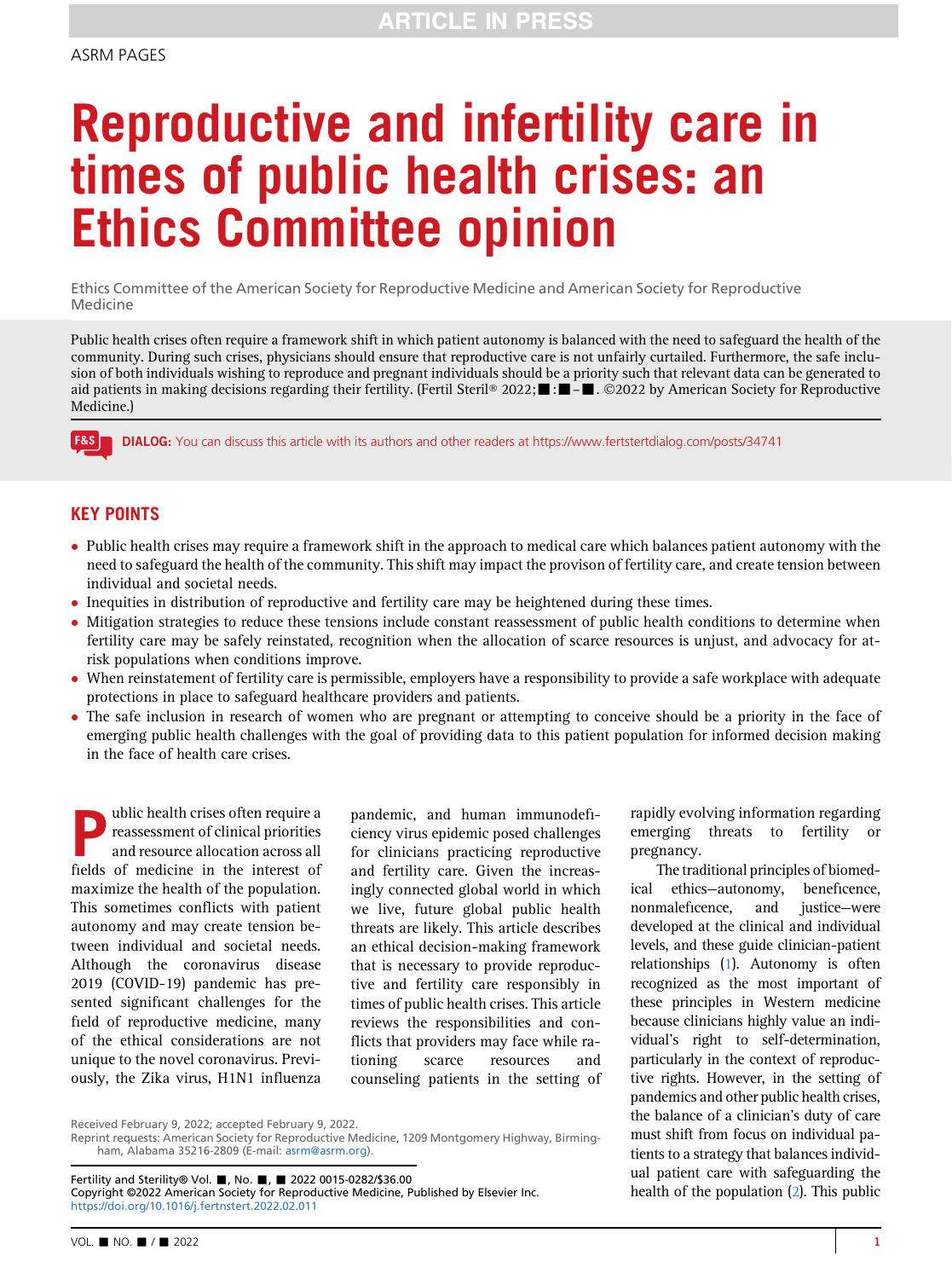health ethics approach is critical for promoting the safety of a community and succeeds by focusing on maximizing justice and benefits in the society while still considering personal autonomy. This approach can, at times, be at odds with the traditional bioethical principles, which conventionally govern a clinician's decision-making process, and this can create tension for all health care workers, including those in reproductive medicine. The mitigation strategies to reduce these tensions include the constant reassessment of public health conditions to determine when and how to reinstate fertility care safely, recognizing when the allocation of scarce resources is unjust, and advocating for access to care for at-risk populations when fertility care can be safely provided.

## RATIONING HEALTH DURING TIMES OF PUBLIC HEALTH CRISES

The tension between public health ethics and individual patient needs can be dramatic when rationing is required. Emerging viral pandemics, such as the COVID-19 pandemic, place extraordinary and sustained demands on public health and health systems and on the providers of essential community services, requiring the rationing of limited resources. This was seen almost immediately at the onset of the COVID-19 pandemic, with the near-immediate recognition that there were not enough high-filtration N-95 masks for US health care workers, prompting contingency guidance on how to reuse masks designed for a single use [\(3\)](#page-3-2). This also quickly became the case for other forms of personal protective equipment (PPE), terminal cleaning supplies, and ventilators. In the setting of this extreme scarcity, medical services had to be curbed in all fields, including fertility and reproductive medicine.

Efforts to do this ethically focus on 4 fundamental values: maximizing benefits in situations of scarce resources, treating people equally, promoting and rewarding instrumental value, and giving priority to the most affected [\(4](#page-3-3)). In practice, this required temporarily halting some procedures and services to direct PPE toward frontline workers directly interacting with patients with COVID-19. Given that fertility care requires multiple in-person interactions involving multidisciplinary teams of health care professionals and staff, the American Society for Reproductive Medicine COVID-19 Task Force issued a recommendation at the beginning of the pandemic to suspend most fertility treatments, pointing, in part, toward the need to safeguard limited health resources ([5\)](#page-3-4). Although the decision to temporarily cease to offer critical reproductive services is difficult, the ramifications of not doing so in the setting of an emerging pandemic can be catastrophic. Mathematic modeling at the outset of the pandemic helped determine that in the setting of a multiplicative viral epidemic, the balance between individual and community rights may change such that acting against individual interests benefits the society as a whole [\(6\)](#page-3-5). An examination of individual and systemic risks showed that ''panic'' at the individual level, in the form of strict self-isolation and other measures to curb the spread of the disease, is required to stave off societal collapse in situations in which the risk posed to any 1 individual is small, but the risks are common to all. Practically, this required taking steps such as closing fertility

centers to conserve PPE and decrease the spread of the disease. By temporarily forgoing offering treatment to curb the spread of the disease and decrease the use of resources for all but the most critical medical services, health care workers can ultimately help the society return to functioning at normalcy more quickly.

However, this shift from clinical ethics to public health ethics is difficult for providers and patients. At the core of this conflict is the sense that many patients and providers feel that reproductive medicine is at risk of being overlooked. The practitioners of reproductive medicine serve a unique population that has struggled for recognition within the medical community and society at large. Although infertility affects approximately 12% of reproductive-aged individuals in the United States, infertility was only recently acknowledged as a disease state, and comprehensive insurance coverage for fertility services is often lacking ([7](#page-3-6), [8](#page-3-7)). Furthermore, infertility is a progressive disease that requires timesensitive care for the highest chance of successful therapy. In particular, the cessation of elective surgeries was particularly problematic to many patients and clinicians who provide reproductive care. Although the use of the term ''elective'' in the framework of public health ethics refers to surgery that is not urgent or emergent and surgery that can be delayed for a period of time without undue risk to the patient, this term has historically been problematic in the context of reproductive medicine ([5\)](#page-3-4). In debates on abortion, the label ''elective'' is typically not used as a medical term to indicate the urgency of a procedure but rather as a moral term about the permissibility of a procedure. Similarly, in conversations about infertility treatments, particularly regarding insurance coverage for infertility treatments, the language elective is often used morally, not medically, to convey that such treatments are of low in priority.

## STRATEGIES FOR MITIGATING THE EFFECTS OF RATIONING ON REPRODUCTIVE MEDICINE

Recognizing these specific needs of the reproductive medicine population is a critical step for mitigating the fallout effects of the rationing of services to this unique population. Reproduction is an essential human right that exists regardless of race, sex, or sexual orientation. Public health responses should strive to minimize health inequalities, resume fertility services when safe and feasible to do so, and protect assisted reproductive technology services against future disruption. The mitigation strategies include frequent reassessment of circumstances to determine when, for instance, viral transmission rates or equipment stockpiles may allow for the consideration of increasing the provision of infertility services.

At the basic level, within practices, plans for reoffering services must take into account local governmental guidance and ensure that adequate PPE and additional safeguards are available for employees so as not to cause the undue risk of increased transmission. Although pandemics require materials such as PPE, future crises, such as environmental catastrophes, may require other types of protections. Health care organizations are major employers, and responding to public health emergencies includes securing the safety of the health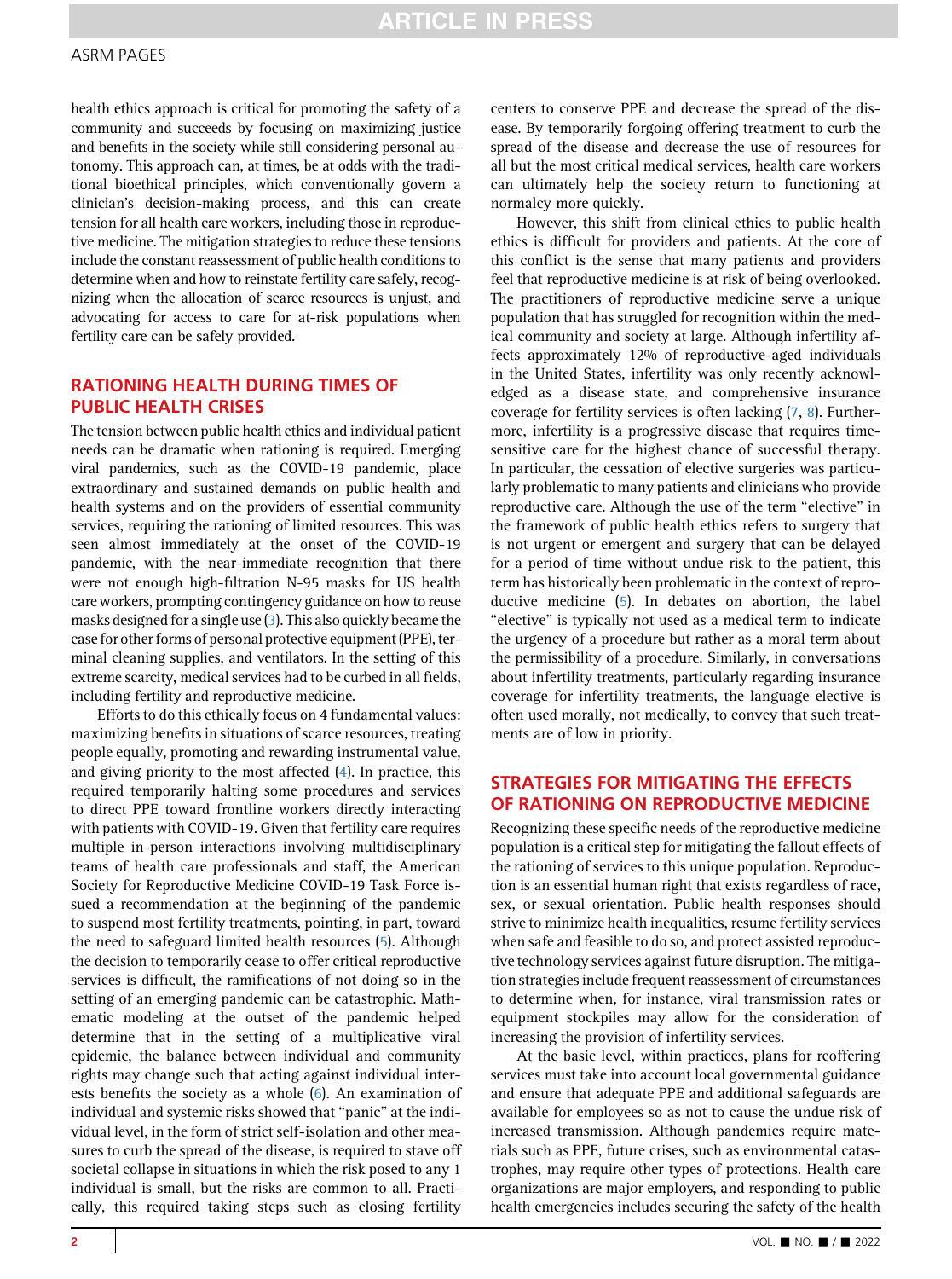care workforce. Therefore, it is also ethically acceptable for clinics to mandate vaccination against the disease for their employees. Reproductive health practitioners have an obligation to ensure that they are making decisions to maximize their ability to care for those who need help, which requires protecting their employees and teams, and to minimize exposure to risk for the patients they care for.

As a field, it is critical to recognize that public health requirements for the temporary cessation of infertility treatment creates several important inequalities in reproductive care and to try to address these when fertility services are restored. In contrast to fertile heterosexual couples, the impact of limiting reproductive services is more heavily borne by groups that require fertility care to procreate, including individuals who are unpartnered or in same-sex relationships. Furthermore, guidelines used to prioritize surgical cases emphasize morbidity and do not emphasize procedures that impact wellbeing, especially for women [\(9](#page-3-8)). The time-sensitive nature of fertility treatment makes assisted reproduction particularly vulnerable to delays in care, particularly for those at advanced reproductive ages, those with diminished ovarian reserve, and those undergoing gonadotoxic treatments.

Given that preexisting health disparities may widen during a crisis, health care providers should ensure that the strategies implemented to ration resources during such times do not further burden already vulnerable populations to the extent possible.

Distributive justice encompasses the concept that the burden and benefit of treatment should be distributed equally among all groups in the society and that medical decisions are fair. With respect to fairness, an ethical policy does not require that all persons be treated in an identical fashion but does require that differences in treatment be based on appropriate differences among individuals ([10\)](#page-3-9). Therefore, prioritizing the reduction of barriers to access to avoid exacerbating health disparities is reasonable. In practice, this could take the form of increased telemedicine visits to reach individuals in underserved areas and continued advocacy to expand insurance coverage for fertility services.

Finally, when public health conditions improve to allow the provision of fertility services, clinicians must consider when it is prudent to escalate care for patients, given the increased morbidity with significant delays in treatment. Recent studies have shown that even in women with decreased ovarian reserve, delays in starting treatment up to 6 months do not impact the overall treatment success ([11](#page-4-0)). However, the effect of delays beyond that point is unknown. Furthermore, even in the absence of an effect on clinical outcomes, there is significant emotional impact associated with delays in care, and individual perceptions of treatment postponement are important. Many hospitals use the Centers for Medicare and Medicaid Services elective surgical tier system for the consideration of surgical cases that have a potential for future morbidity if untreated (tier 2a), even in times of limited resources [\(12\)](#page-4-1). Women with advanced maternal age requiring oocyte retrieval or male patients with older female partners requiring reproductive urologic procedures may qualify for being considered for this tier and the escalation and prioritization of care.

### CHALLENGES OF EVOLVING HEALTH THREATS WITH UNKNOWN CONSEQUENCES FOR **REPRODUCTION**

Another significant challenge that the providers of reproductive medicine face while grappling with novel public health crises is how to deal with threats that have unknown effects on reproductive function. Reproductive endocrinologists have an obligation to provide preconception counseling to ensure that patients have an opportunity to optimize their health before pregnancy ([13\)](#page-4-2). It is challenging for clinicians to counsel patients in the setting of new biothreats that pose unknown risks that are poorly understood ([14,](#page-4-3) [15\)](#page-4-4). In the absence of data, pregnant women and their clinicians often focuses on fears about the unknown risks of intervention during pregnancy (e.g., receiving a vaccine) rather than on a more balanced approach that also considers the risks of failing to intervene ([16](#page-4-5)).

Importantly, despite the significant unease that clinicians may feel regarding the unknown reproductive risks of a new pathogen, respect for reproductive autonomy requires that the ethical bar be set quite high for physicians to decline to provide reproductive care. Given that reproductive autonomy is highly valued, the risks of a potential threat must be severe, well-understood, and unable to be mitigated ([17](#page-4-6)).

Importantly, however, clinicians are entitled to feel that it is out of their scope of comfort to assist with reproductive treatment in the setting of public health threats that could have effects on future offspring. Although individuals have the right to make decisions about reproduction without interference from others, including public health governing bodies, they do not necessarily have the right to provide assistance with executing these. Given that the reproductive risks in the early stages of emerging pandemics and other public health crises are unclear, it is ethically acceptable for a clinician or clinics to decline assisted reproductive technology services because of concerns regarding the impact of the disease on pregnancy. For example, firsttrimester risks in patients with COVID-19 are not yet well understood ([18\)](#page-4-7). Should a clinician have a concern regarding assisting with the creation of pregnancies that could be at risk because of a pandemic, that individual is not obligated to provide assistance, similar to other cases in which the autonomy of the clinician conflicts with the wishes of the patient ([19](#page-4-8)).

The safe inclusion in research of individuals who are pregnant or attempting to conceive shoudl be a priority to inform decision making in the face of health care crises. Along those lines, robust long-term follow-up and data standardization are critical. Although the exclusion of pregnant women from initial COVID-19 vaccine trials was meant to prevent harm, this decision pushed the risk out of the carefully controlled environment of a clinical trial and into the real world. The practice of excluding pregnant women from clinical research has forced patients and providers to weigh the critical concerns with scant hard data about safety or effectiveness. A key tenet of autonomy is that it requires self-determination that is free from both controlling interferences by others and limitations preventing meaningful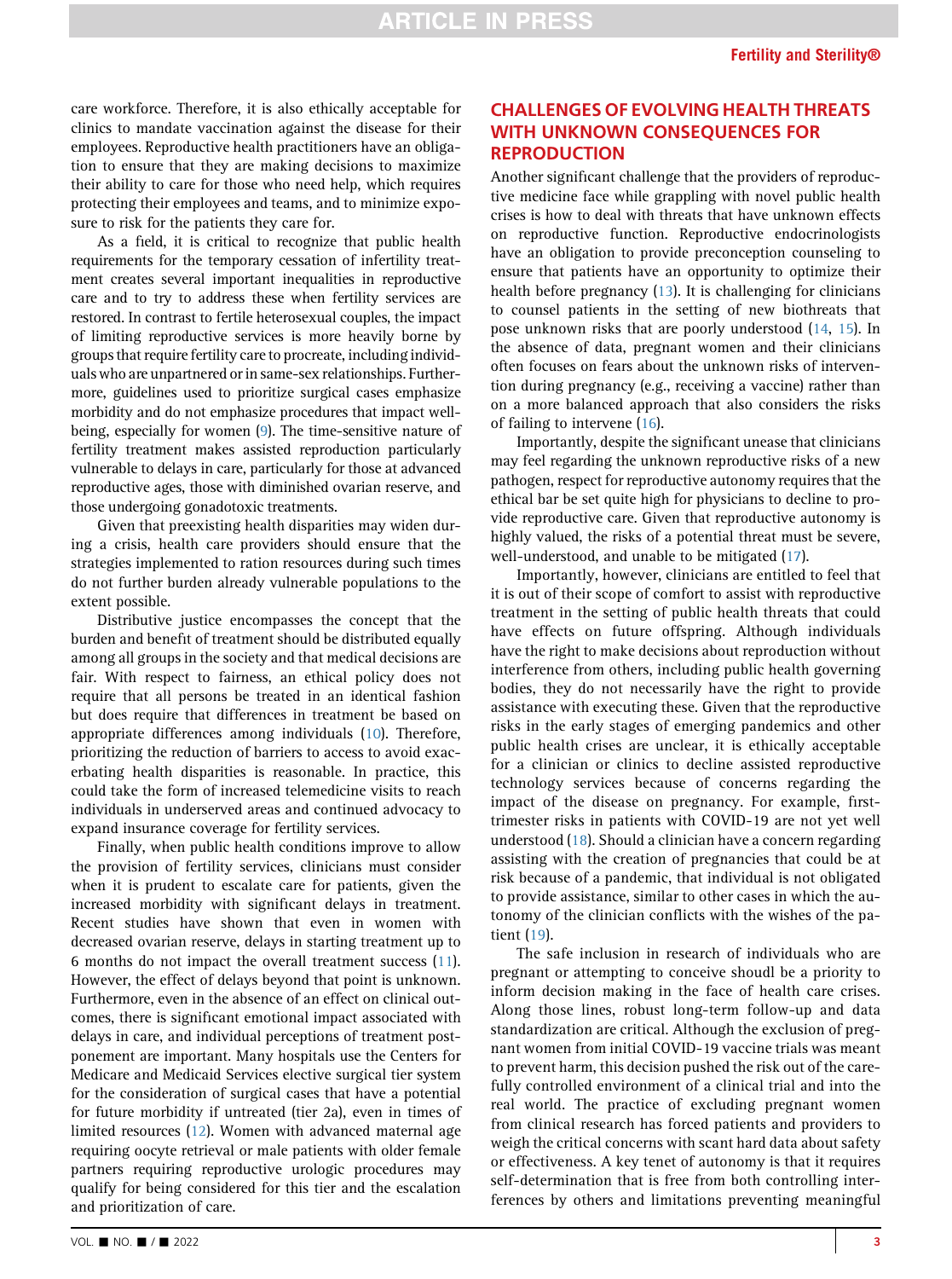#### ASRM PAGES

choices (including inadequate understanding). Therefore, the provision of information and data regarding the risks, benefits, safety, and efficacy of any particular therapy or vaccine in the pregnant population is critical to protecting an individual's reproductive autonomy. Although the intention is often to protect women from harm, by excluding pregnant women from the clinical trials of vaccines or treatments, women are denied the ability to exercise reproductive autonomy by not being provided with important information for making decisions. In the case of COVID-19, the difficulty with vaccine implementation in pregnant persons is attributable to delays in the development and conduct of studies of COVID-19 in this special population.

#### **CONCLUSION**

Public health challenges continue to task the field of reproductive medicine and will continue to do so for as long as we live in a global and interconnected world. It is critical in the setting of pandemic crises that clinicians balance actions that protect the good of the society as a whole with those that emphasize individual needs (e.g., delaying fertility care for a couple in which the woman has advanced maternal age). Furthermore, this potential curbing of reproductive services disproportionately targets already at-risk groups, including those in same-sex relationships, single parents, and those of advanced reproductive age. Consistently reevaluating the public health situation and advocating for access for patients when situations improve is critical for the mitigation of these inequities. Although public health threats require clinicians to provide incomplete information to patients in the setting of new diseases, care should be taken to avoid curbing the reproductive autonomy of patients. At the same time, a clinician who feels concerned about providing reproductive services in the face of the unknown effects of a pathogen is within their right to withhold treatment, so long as it is done in a just and fair manner and without a bias or discrimination. Finally, future research in times of public health crises must emphasize the safe inclusion of individuals who are pregnant or contemplating pregnancy. Failure to do so results in a dearth of scientific data for pregnant persons and those attempting to conceive, which extends to not just the lack of an understanding of the disease in this special population but also the lack of information about the safety and efficacy of potential treatments, vaccines, and other pandemic management strategies.

Acknowledgments: This report was developed under the direction of the ethics committee of the American Society for Reproductive Medicine as a service to its members and other practicing clinicians. Although this document reflects the appropriate management of a problem encountered in the practice of reproductive medicine, it is not intended to be the only approved standard of practice or dictate an exclusive course of treatment. Other plans of management may be appropriate, taking into account the needs of individual patients, available resources, and institutional or clinical practice limitations. The ethics committee and the board of directors of the American Society for

Reproductive Medicine have approved this report. This document was reviewed by American Society for Reproductive Medicine members, and their input was considered in the preparation of the final document. The following members of the American Society for Reproductive Medicine Ethics Committee participated in the development of this document: Sigal Klipstein, M.D., Kativa Shah Arora, M.D., M.B.E.; Ricardo Azziz, M.D., M.P.H., M.B.A.; Deborah Anderson-Bialis; Tolulope Bakare, M.D., M.P.H.; Katherine Cameron, M.D.; Susan Crockin, J.D.; Ruth Farrell, M.D.; Catherine Hammack-Aviran, M.A., J.D.; Elizabeth Ginsburg, M.D.; Mandy Katz-Jaffe, Ph.D.; Jennifer Kawwass, M.D.; Edward Martinez, M.H.A., M.S.; Joshua Morris, M.D.; Catherine Racowsky, Ph.D.; Robert Rebar, M.D.; Eli Reshef, M.D.; Mary Samplaski, M.D.; David Shalowitz, M.D.; Chevis N. Shannon, DrP.H., M.P.H., M.B.A.; Hugh Taylor, M.D.;Sean Tipton, M.A.; Lynn Westphal, M.D.; Julianne Zweifel, Ph.D. All the committee members disclosed commercial and financial relationships with the manufacturers or distributors of goods or services used to treat patients. The members of the committee who were found to have conflicts of interest based on the relationships disclosed did not participate in the discussion or development of this document.

**F&S** 

DIALOG: You can discuss this article with its authors and other readers at [https://www.fertstertdialog.com/posts/](https://www.fertstertdialog.com/posts/34741) [34741](https://www.fertstertdialog.com/posts/34741)

#### **REFERENCES**

- <span id="page-3-0"></span>1. [Beauchamp T, Childress J. Principles of biomedical ethics: marking its](http://refhub.elsevier.com/S0015-0282(22)00126-1/sref1) [fortieth anniversary. Am J Bioeth 2019;19:9](http://refhub.elsevier.com/S0015-0282(22)00126-1/sref1)–12.
- <span id="page-3-1"></span>2. Berlinger N, Wynia M, Powell T, Hester M, Milliken A, Fabi R, et al. Ethical framework for health care institutions & guidelines for institutional ethics services responding to the coronavirus pandemic. Available at: [https://](https://www.thehastingscenter.org/ethicalframeworkcovid19/) [www.thehastingscenter.org/ethicalframeworkcovid19/](https://www.thehastingscenter.org/ethicalframeworkcovid19/). Accessed February 18, 2022.
- <span id="page-3-2"></span>3. Centers for Disease Control. Strategies for optimizing the supply of N95 respirators. Available at: [https://www.cdc.gov/coronavirus/2019-ncov/hcp/res](https://www.cdc.gov/coronavirus/2019-ncov/hcp/respirators-strategy/index.html)[pirators-strategy/index.html](https://www.cdc.gov/coronavirus/2019-ncov/hcp/respirators-strategy/index.html). Accessed February 18, 2022.
- <span id="page-3-3"></span>4. [Persad G, Wertheimer A, Emanuel EJ. Principles for allocation of scarce med](http://refhub.elsevier.com/S0015-0282(22)00126-1/sref4)[ical interventions. Lancet 2009;373:423](http://refhub.elsevier.com/S0015-0282(22)00126-1/sref4)–31.
- <span id="page-3-4"></span>5. Centers for Medicaid & Medicare Services. Non-emergent, elective medical services, and treatment recommendations. Available at: [https://www.cms.](https://www.cms.gov/files/document/cms-non-emergent-elective-medical-recommendations.pdf) gov/fi[les/document/cms-non-emergent-elective-medical-recommendations.pdf](https://www.cms.gov/files/document/cms-non-emergent-elective-medical-recommendations.pdf). Accessed February 18, 2022.
- <span id="page-3-5"></span>6. Taleb NN, Norman J. Ethics of precaution individual and systemic risk. Available at: https://www.sri-online.org/UserFiles/1st%20Alert%20(2020)/Ethics\_of [Precaution\\_Individual\\_and\\_Syst1.pdf.](https://www.sri-online.org/UserFiles/1st%20Alert%20(2020)/Ethics_of_Precaution_Individual_and_Syst1.pdf) Accessed February 9, 2022.
- <span id="page-3-6"></span>7. Adashi EY. Infertility: a disease by any other name. JAMA Health Forum 2018;7. Available at: [https://jamanetwork.com/channels/health-forum/](https://jamanetwork.com/channels/health-forum/fullarticle/2760054) [fullarticle/2760054](https://jamanetwork.com/channels/health-forum/fullarticle/2760054). Accessed February 18, 2022.
- <span id="page-3-7"></span>8. [Zegers-Hochschild F, Adamson GD, Dyer S, Racowsky C, de Mouzon J,](http://refhub.elsevier.com/S0015-0282(22)00126-1/sref8) [Sokol R, et al. The international glossary on infertility and fertility care.](http://refhub.elsevier.com/S0015-0282(22)00126-1/sref8) [Hum Reprod 2017;32:1786](http://refhub.elsevier.com/S0015-0282(22)00126-1/sref8)–801.
- <span id="page-3-8"></span>9. [Gross MS, Harrington BJ, Sufrin CB, Faden RR. Rethinking](http://refhub.elsevier.com/S0015-0282(22)00126-1/sref9) "elective" procedures for women'[s reproduction during Covid-19. Hastings Cent Rep 2020;](http://refhub.elsevier.com/S0015-0282(22)00126-1/sref9) [50:40](http://refhub.elsevier.com/S0015-0282(22)00126-1/sref9)–3.
- <span id="page-3-9"></span>10. Institute of Medicine (US) Committee on Guidance for Establishing Standards of Care for Use in Disaster Situations; Altevogt BM, Stroud C, Hanson SL, Hanfling D, Gostin LO, editors. Guidance for establishing crisis standards of care for use in disaster situations: a letter report.